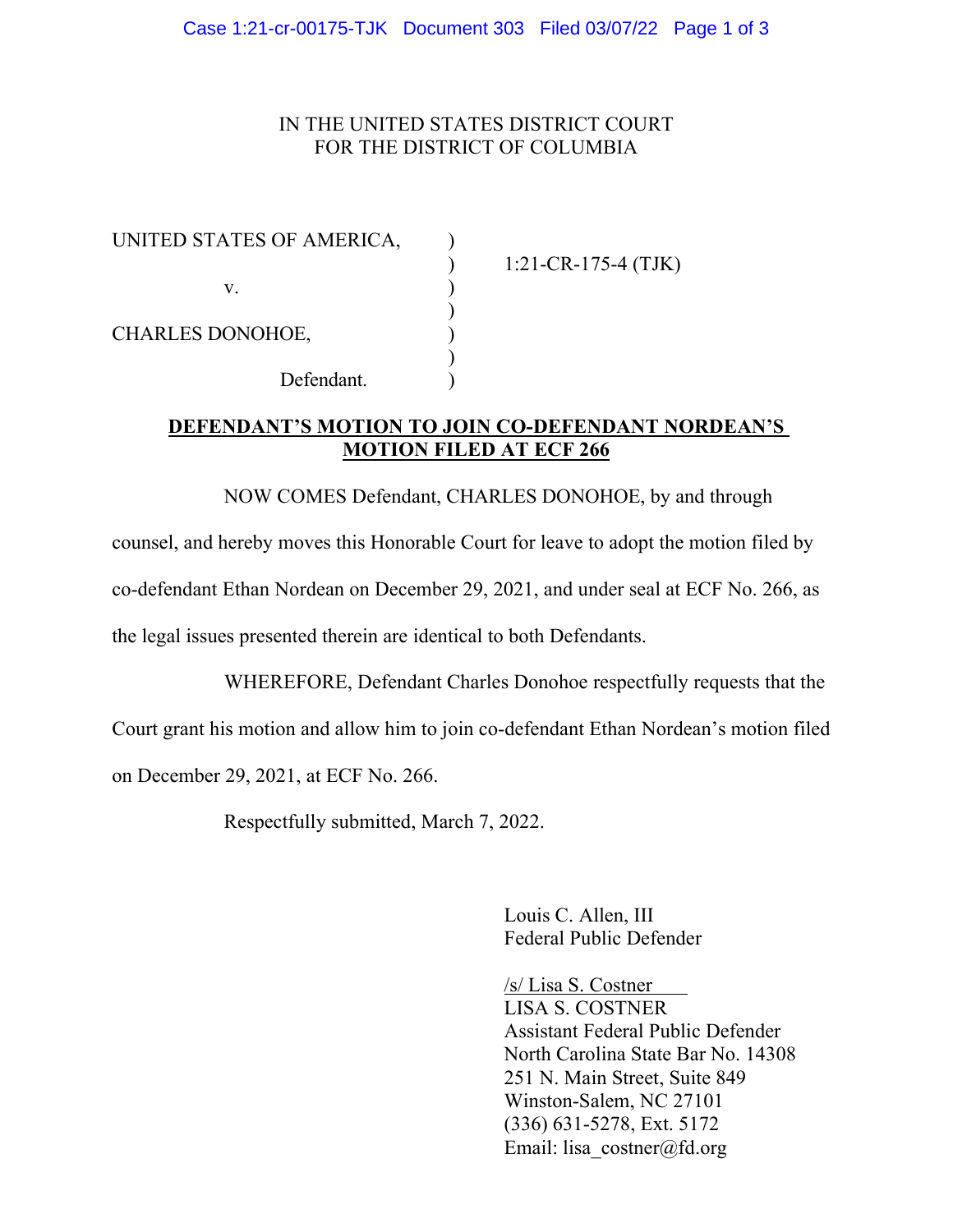/s/ Ira Knight IRA KNIGHT Assistant Federal Public Defender North Carolina State Bar No. 43817 301 N. Elm Street, Suite 410 Greensboro, NC 27401 (336) 333-5455 Email: Ira\_Knight@fd.org